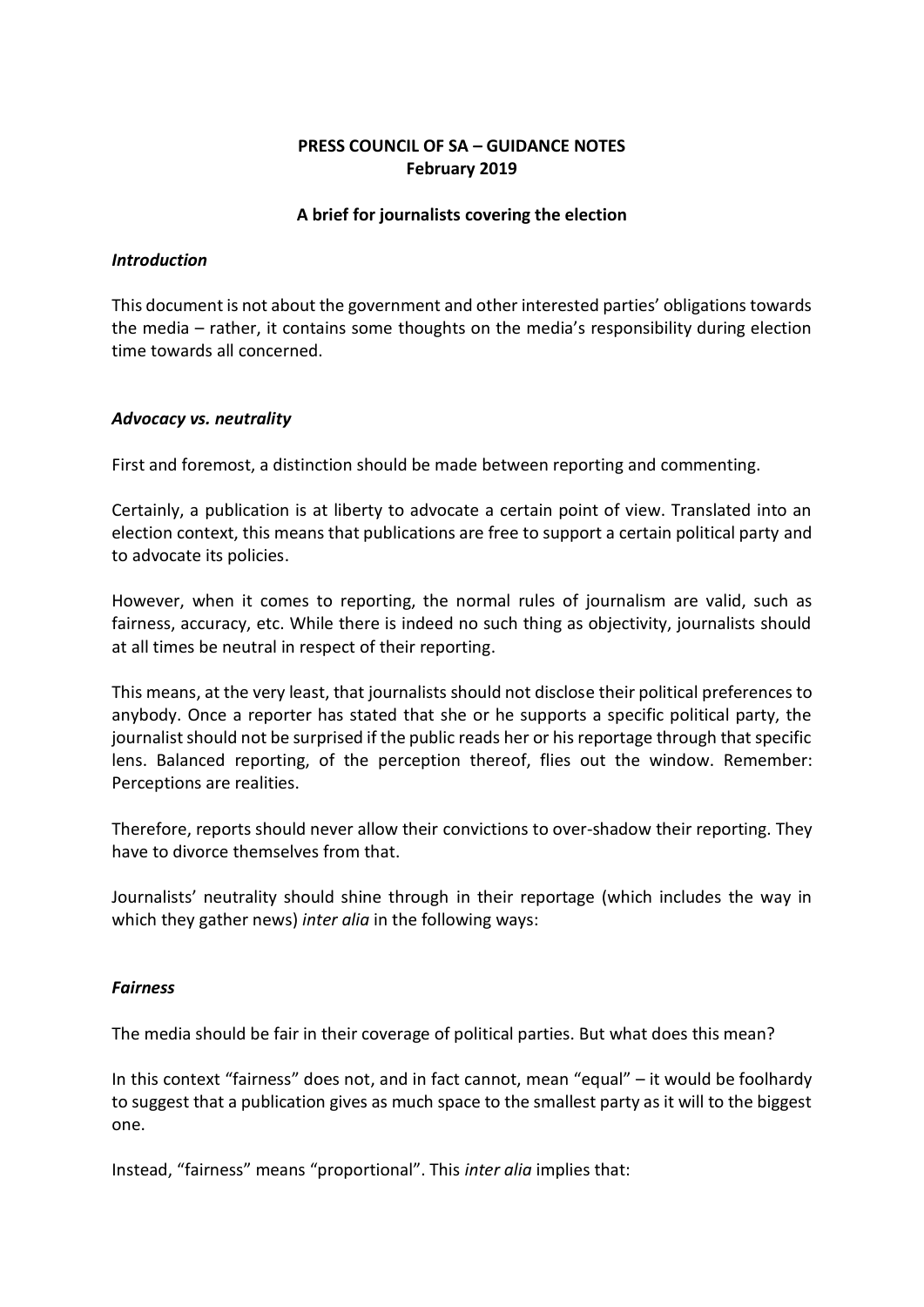- all parties should be given a voice; and
- the smaller parties cannot rightly expect the media to give them the same amount of coverage as it does with the ruling party and its main opponents.

## *Bribes*

The media enter into a dangerous zone at election time – which is when the temptation is at its greatest for politicians to try to influence journalists to write favourably about them. And for journalists to succumb to those temptations. Be even more sensitive and alert than ever!

## *Sources*

Similarly, making use of anonymous sources is even more dangerous during election times. Remember that such sources do not have to be accountable for what they say  $-$  and they easily may have agendas behind their "information". Fake news often comes as a result of disinformation (i.e. false information that people deliberately provide in order to mislead the public).

Therefore, journalists should always verify such information and, if they are not able to do so, report it as such.

Also, journalists should always view media releases with some healthy suspicion. Of course, the media should report the gist of such releases, but do not be fooled into believing that everything in those documents are true and presented in proper context.

#### *Other issues*

The media are accountable to the public, and therefore *inter alia* should:

- report accurately, fairly and in context at all times this is even more important during election times, as inaccurate and unfair reportage may even lead to violence;
- provide those who are the subject of critical reportage a reasonable opportunity to reply to allegations;
- not present allegations as facts;
- not promote hate speech;
- not unnecessarily tarnish people's dignity;
- correct mistakes promptly and prominently; and
- protect people's personal information which is not in the public interest to know.

## *Requirements for the print and online media regulatory bodies*

The Guidelines for Access to Information and Elections in Africa issued last year by the African Commission on Human and People's Rights include the following requirements, some of which are applicable to the mandate of the Press Council: